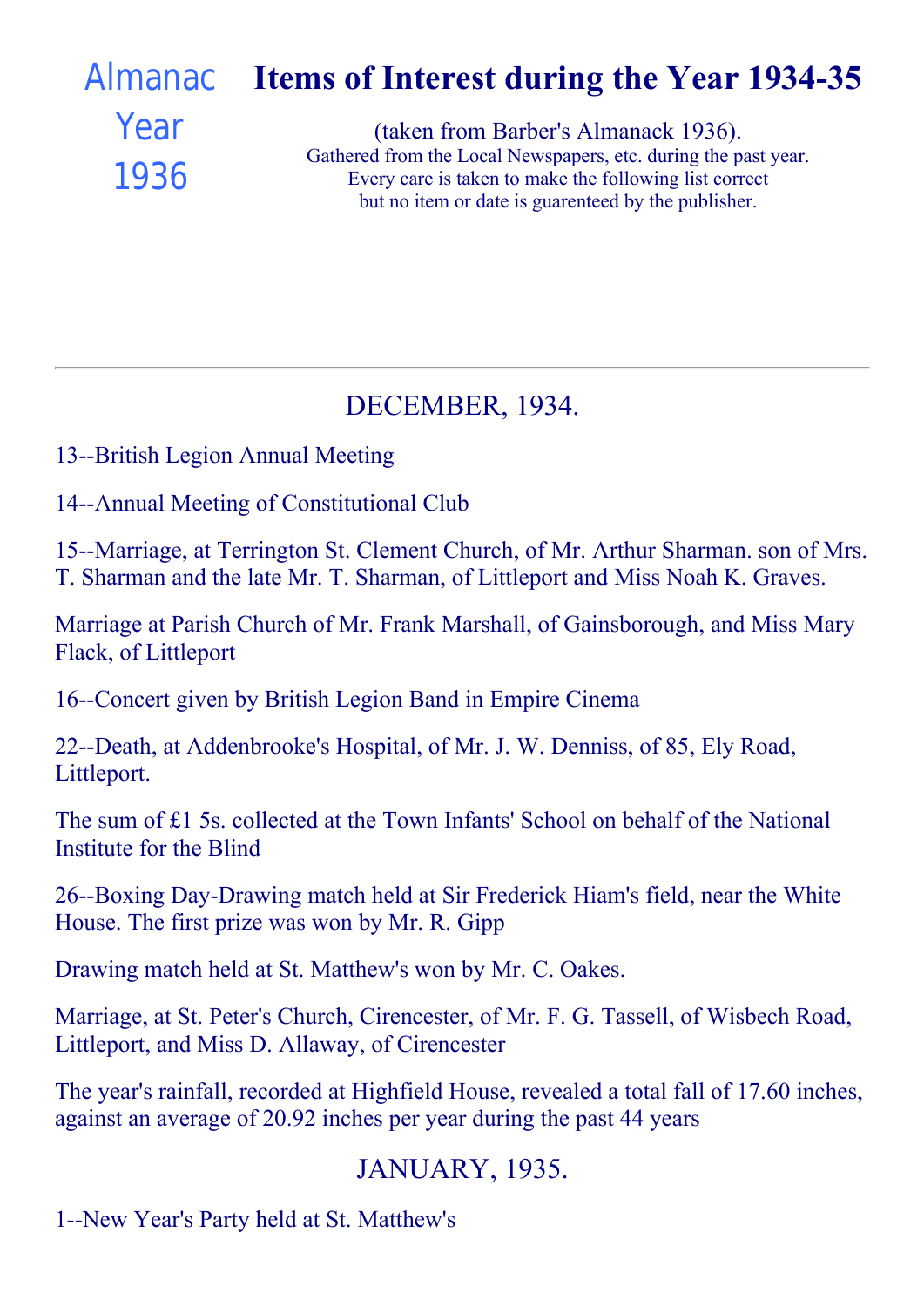!!! 2--Meeting of Parish Council--The subject of the modernisation of the Fire Engine was again discussed

4-- Death, at the Tower House, Ely, of Mrs. Susan Laws, a former resident of Littleport, See was 86 years of age

6-7-8--Week-end visit paid to Gospel Hall by Mr. J. W. Ashby, of London, who conducted special services

7--Annual New Year's Party of Mothers' Union

8--Annual Party of the Home League held in Salvation Army Hall

9--Hereward Lodge of Oddfellows Annual Party for juvenile members Annual Party in connection with St. John's Methodist Church and Wesley Guild took the form of an old English country wedding reception

10--Annual Treat of Mildenhall Road Methodist Sunday School

11--Death, at Tower House. Ely, of Mr. Frederick Henry Skelton, a former resident of Littleport. He was 84

13--Visit of Major Nicholson, of Divisional Headquarters, Norwich, to Salvation Army Hall

14--Women's Institute monthly meeting. Mrs. G. Tabeart gave a cooking demonstration

17--Animal meeting of Bowls Club. Mr. J. E. Rayner and Mr. H. Barlow tendered their resignations from the offices of treasurer and secretary respectively

!!! 1st birthday of Littleport Boy Scouts

21--New Year's Party for children of Salvation Army Sunday School held in Army Hall

22--Party, in connection with the Littleport Voluntary Infant Welfare Centre, held in Victoria Street Methodist Sunday Schoolroom. Prizes were presented to Patricia Gotobed, Lillian Pettitt, Donald Sparrow, Donald Goodge, Bernard Weaver, Patricia Hartley and Beryl Levett

23--Annual Dinner of Constitutional Club. There were 90 guests

17th birthday party of 1st Littleport Coy. of Girl Guides celebrated in Highfield Mission Room British Legion Club entertained visitors from Haddenham, Wilburton and Stretham

24--Annual meeting of Parochial Church Council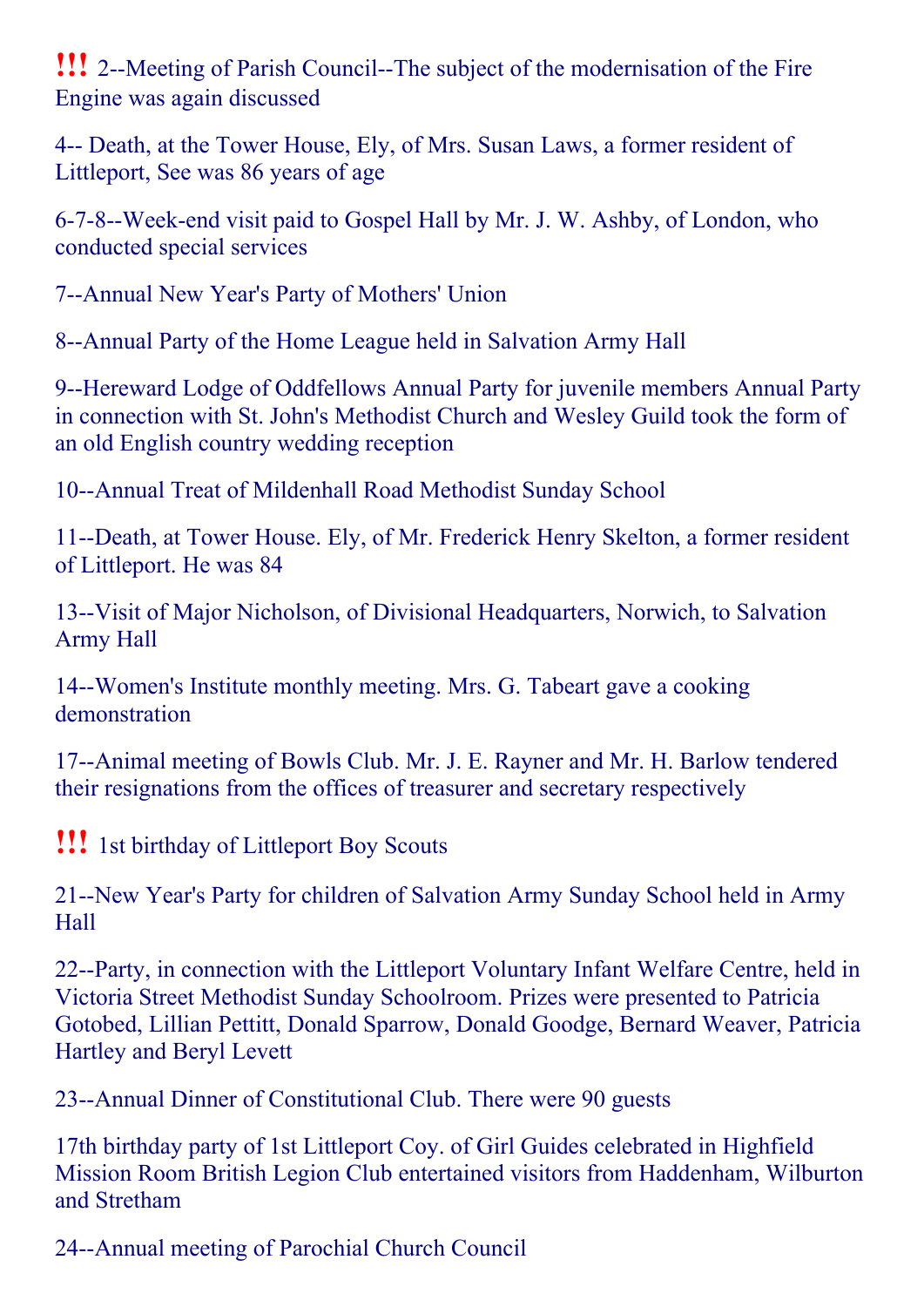Carol singers entertained to tea by Mrs. F. D'Ynza Brace in St. Matthew's Institute

**!!!** 25--Masters Ronald Barber, Ronald Easy and Stanley Angel first members of the Littleport Troop of Boy Scouts to win their 2nd Class work badges

28--Annual meeting of Nursing Association. A balance of  $£230$  6s. 1d. was revealed

First of a course of five lectures given in Alexandra Girls' Club by Mr. W. P. Baker, M.A., of Jesus College, Cambridge. His subject was "Village Life 500 Years Ago."

31--Departure to Haddenham of Mr. John Fletcher, Littleport's oldest-but-one inhabitant

### FEBRUARY, 1935.

3--Death, at Addenbrooke's Hospital, Cambridge, of Peggy Irene Stevens infant daughter of Mr. and Mrs. James Stevens, of Camping Close, Littleport

4--St. Matthew's branch of Mothers' Union entertained members of Coveney, Stuntney and Burnt Fen branches

6--Members of Highfield Mission Room Women's Meeting entertained to tea in the Constitutional Hall by Mrs. H. J. Martin and Mrs. H. G. Martin

10--Series of special addresses begun at the Gospel Hall by Mr. E. W. Warnock, of Retherglen, Scotland

14--A car driven by Nurse Page and a van driven by Mr. Leslie George Chapman came into collision at, the junction of White Hart Lane and City Road. Both car and van were damaged but no personal injuries were sustained.

15--Successful whist drive and dance held at Dairy Houses in connection with the Cricket Club

17--Death, at Fairlight Hall, Tooting, of Mrs. Florence Stimpson, a former resident of Littleport. Mrs. Stimpson, who was the wife of Mr. C. W. Stimpson, was a native of Oxted, Surrey. She came to Littleport on her marriage in 1919 and resided in Victoria Street for ten years

18--Monthly meeting of Women's Institute. Mrs. L. M. Platt, of Hampshire, gave a talk on "The social half-hour in the Institute"

!!! Young Peoples' meeting held at Highfield Mission Room. The special speaker, Miss Joy Jones, told of the great need of the Gospel in Moslem lands

19--Mrs. Hannah Smith, of 27, Victoria Street, celebrated her 100th birthday. She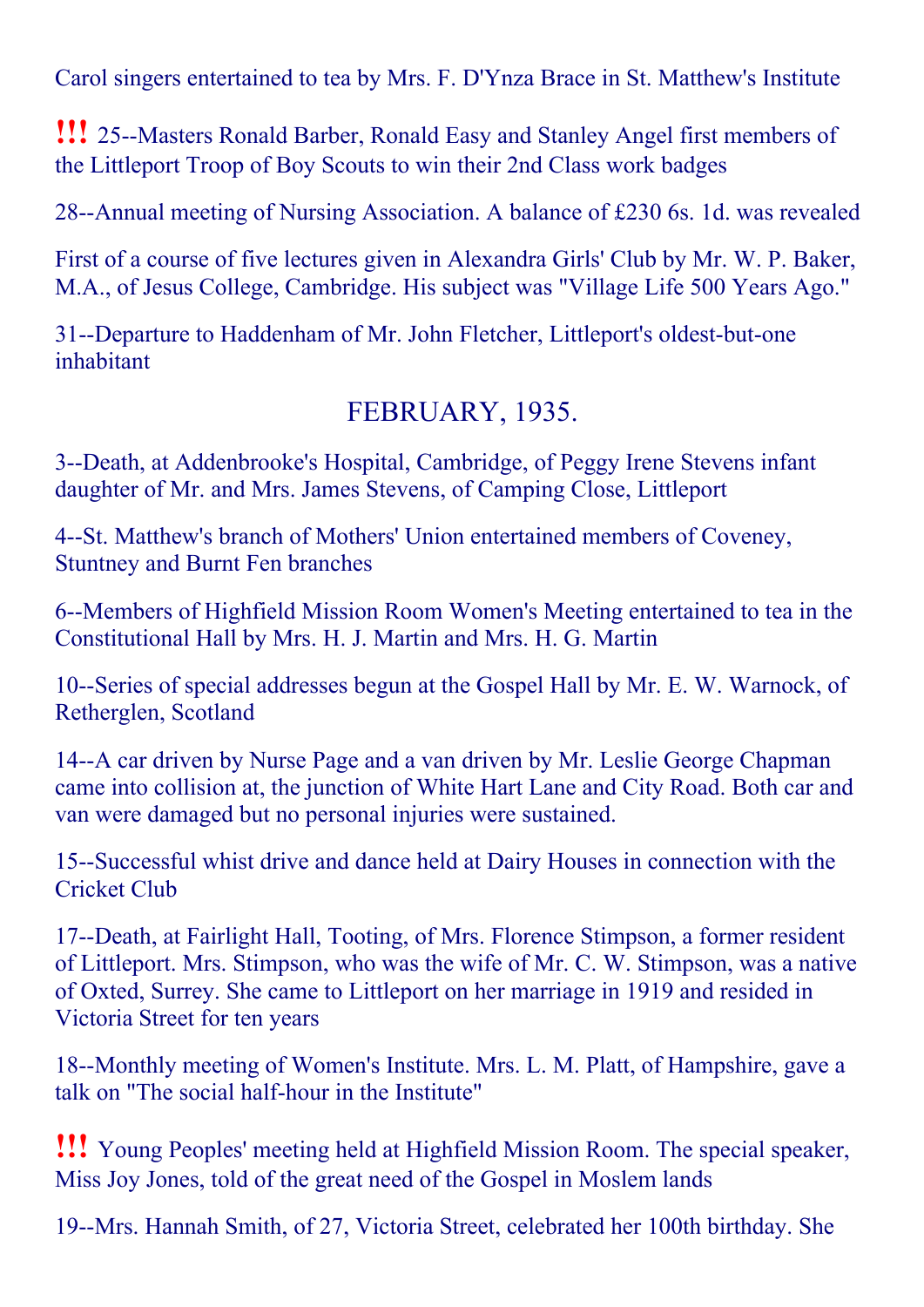received a letter of good wishes from their Majesties the King and Queen

20--Annual meeting of Littleport Loyal "Hereward" Lodge of Oddfellows held at Crown Inn

24--Mr. Rayner Dent, the new bandmaster of the British Legion Band conducted band concert held in Empire Cinema

26--Property, comprising a building site, house, shop and workshop sold at the Town Hall by Mr. Heber G. Martin. The property, which belonged to Messrs. Cox Bros., was purchased by Mr. H. Milson for £410

27--Women's Institute Party held in Constitutional Hall. About 200 people were present

### MARCH, 1935.

1--Billiards-Mr. A. W. Thompson won the Dr. Hendley Cup by defeating Mr. W. C. Ware in the final round at the British Legion Club. The cup thus becomes the absolute property of Mr. Thompson, who has won it three times

Billiards--Greene, King  $&$  Sons Challenge Cup won by Mr. J. Morgan at the Constitutional Club. He defeated Mr. H. Easy

2--Local branch of Women's Conservative Association gave annual children's party at Cafe Marguerite. Forty-four children were present

4Lectures on "The History of English Country Life" continued at the Alexandra Girls' Club. Mr. W. P. Baker, M.A., of Jesus Colleges Cambridge, was the speaker

5--Jumble sale in connection with Women's Bright Hour realised between £3 and £4

5--Death of Mrs. Hannah Smith exactly a fortnight after attaining the age of 100 years

8--Table tennis tournament held at Alexandra Girls' Club. Prizes were presented to Miss M. Cobb, Miss Griffiths and Miss Z. Button

**!!!** 11--Monthly meeting of Women's Institute. Mrs. G. Summerlee gave a demonstration on "How to make rugs from old stockings."

12--Lantern lecture in connection with the Christian Colportage Association held in Globe Lane Mission Room. The lecturer was Mr. L. C. Head, general secretary of the Association

Death, in America, of Mrs. Sarah Low-is, wife of Mr. Frank Lewis, of Saint Clair, Michigan. Mrs. Lewis, who was 86 years of age, was born at Ten Mile Bank and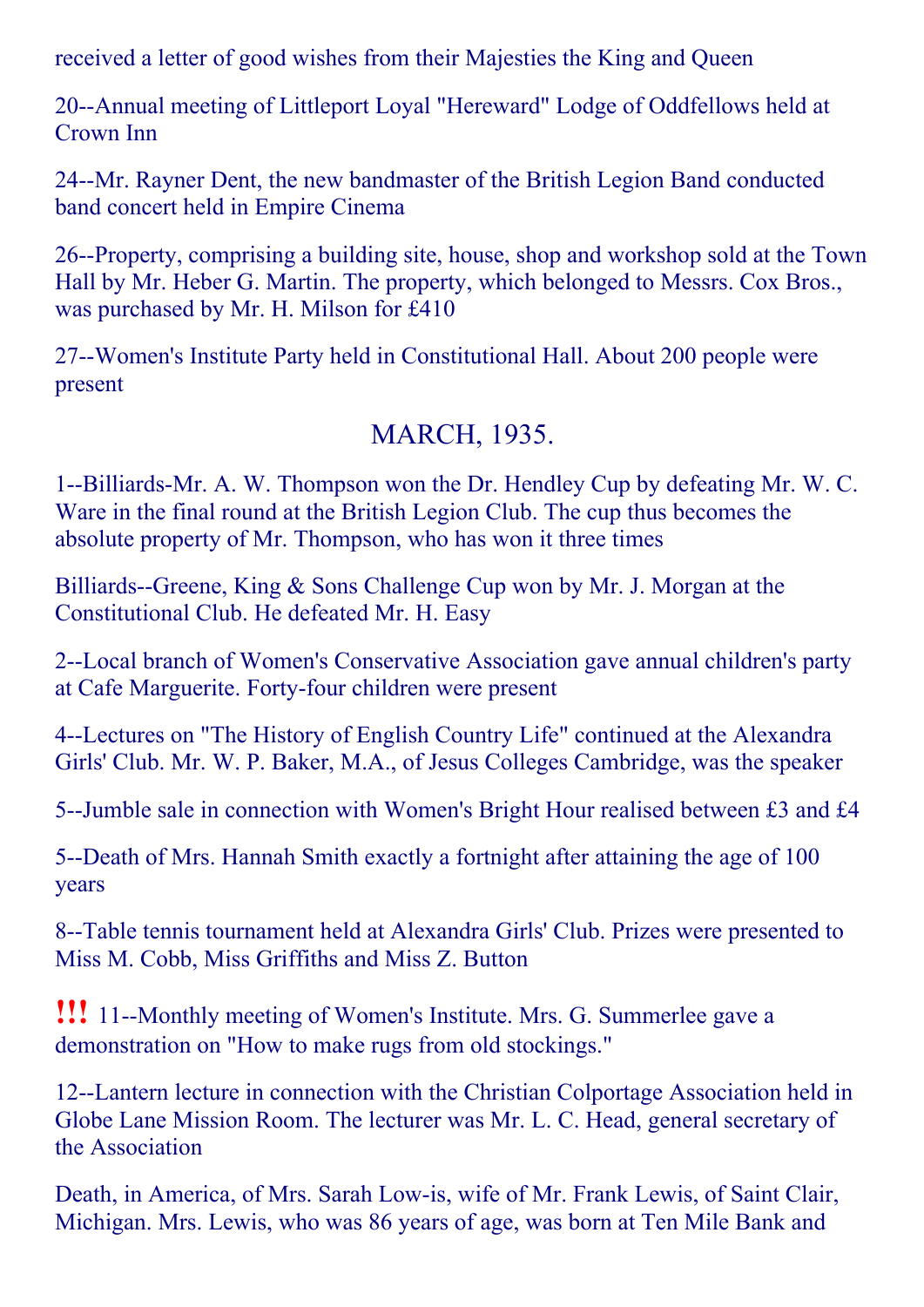went to America 47 years ago

13-First of a series of Lenten lectures in the Parish Church given by the Vicar, Rev. N. W. Shelton. His subject was "How we got the Bible"

**!!!** 14--Public meeting held in Town Hall to consider local celebrations in connection with the King's Silver Jubilee. A proposal was made by Mr. W. Gotobed that Littleport should have a permanent memorial to mark the occasion in the form of a new swimming bath. After discussion the question was left for the time being.

18--Course of lectures continued at Alexandra Girls' Club by Mr. W. P. Baker, M.A., of Jesus College, Cambridge. His subject was "Oliver Cromwell and the Puritans"

Foreign missionary meeting held in St. John's Methodist Schoolroom in connection with local Wesley Guild. A missionary representation entitled "Osoontala" was given by Guild members

20--Lantern lecture entitled "Lights o' London" given in the Constitutional Hall by Mr. Jesse Reed, of the London City Mission

25--Lady Day--Corporate Communion service held at St. Matthew's by members of the Mothers' Union. A journey to Coveney was made in the afternoon where a combined service with the Coveney members was held in the Parish Church

Mr. W. P. Baker, M.A., of Jesus College, Cambridge, concluded his course of lectures at the Alexandra Girls' Club with a talk entitled "A ramble round England in the 18th Century"

27--Smoking concert held at British Legion Club. A gold watch was presented to Mr. J. Hawkes, late bandmaster, for his work in connection with the Legion Band

A lorry, driven by Mr. W. Stimpson, of Downham Market, overturned and was completely destroyed by fire on the Lynn Road. Mr. Stimpson sustained no injuries

31--Mothers' Union service held in Parish Church, conducted by the Vicar Mothering Sunday observed at St. Matthew's Church. At the afternoon service Mrs. Brace gave an address on "Why do you work so hard, Mother?"

Death of Mrs. Mary Ann Bowles, wife of Mr. H. J. Bowles, of Toodleham. Mrs. Bowles was a native of Littleport and lived with her husband for some time at Home Farm. She was 70

## APRIL, 1935.

1--Mrs. D. Robinson, of Cambridge, addressed large gathering at Mothers' Union monthly meeting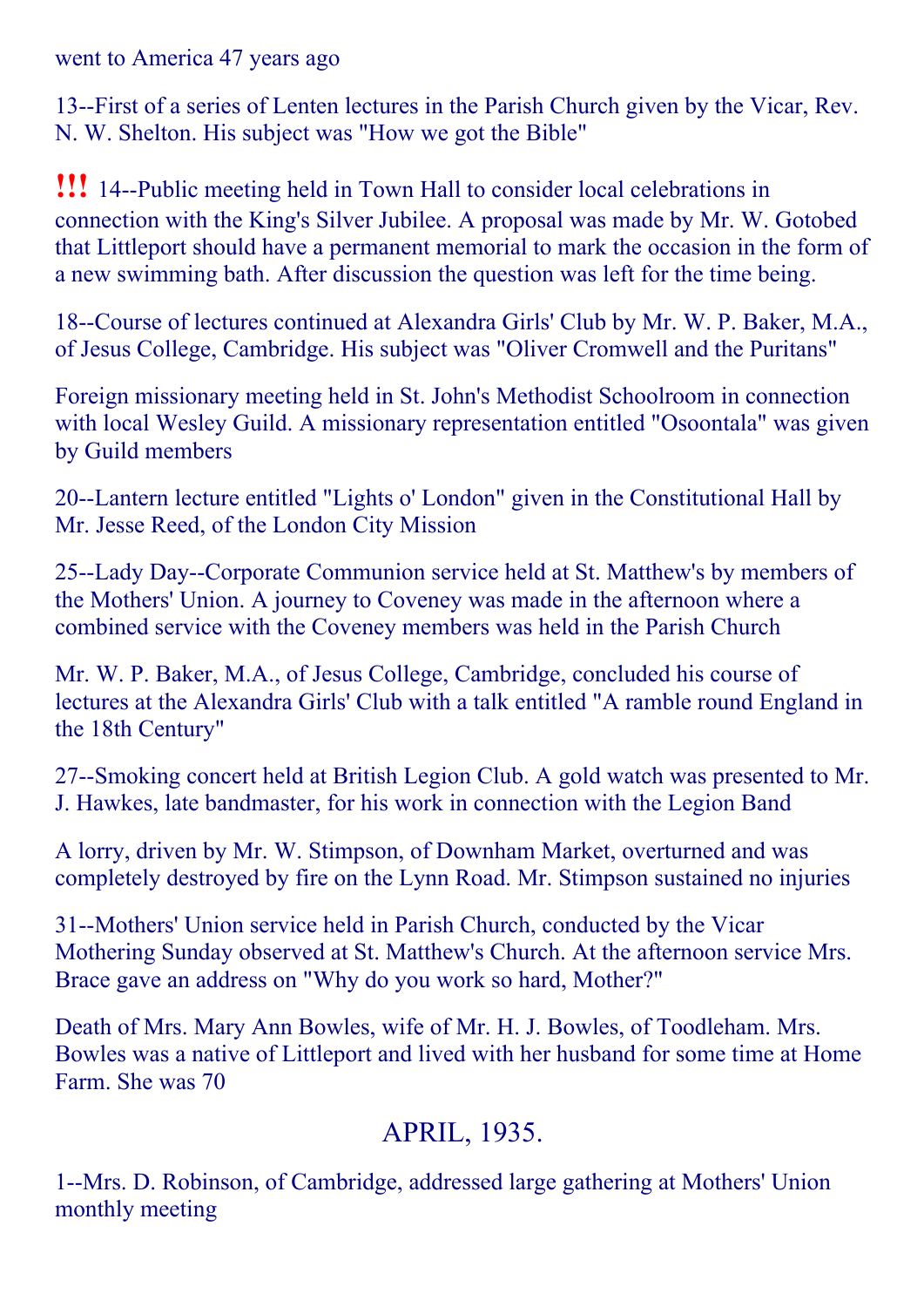The following pupils of Mrs. E. R. Cross were successful in recent examinations, held in Cambridge, in connection with the Associated Board of the Royal Schools of Music : Lower division, grade four, Gwendoline M. Porter (Southery) ; transitional division, grade three, Sylvia I. Fincham, Edith E. Hannent and Helen Kaplin preliminary division. Dorothy L. Fenn and Freda Kerridge

7-8--The Rev. Howard M. Jackson, now of Gorleston, and a well-known former minister, preached at services on the occasion of the anniversary of St. John's Methodist Church, High Street

3--"Members' Night" at Women's Institute monthly meeting

!!! 3,360 eggs collected in the Little Ouse district for Addenbrooke's Hospital. The previous year's record was surpassed

10--The subject of the lantern lecture conducted by the Rev. N. W. Shelton at the Parish Church was "Our Parish Church."

14--Special missionary services in Salvation Army Hall conducted by Brigadier and Mrs. Rawson, of London, and recently of India

17--Death, at Addenbrooke's Hospital, of Mrs. Ivy Elizabeth Hinckley wife of Mr. H. E. Hinckley. of Ely Road Littleport. Her age was 34 years

19--Good Friday--British Legion Band gained 3rd prize in the junior section of the East Anglian Brass Band Contest held at Sennowe

Park-Service of Song entitled "Unto Seventy times Seven" held at Victoria Street Methodist Church

Rev. C. W. Follett. Vicar of Prickwillow, conducted the two hours' service held at the Parish Church

21--Easter Day--Well attended services at all places of worship in Littleport

28--Annual egg service held at Parish Church. About 1,200 eggs were collected and sent to Addenbrooke's Hospital, Cambridge

29--Chatteris Salvation Army Band visited Littleport

Pamela Iris Gwyneth Baker, 5-year-old daughter of Mr. Frank Baker of Ely Road, injured in a collision with a motor lorry

## MAY, 1935.

4--Cricket--Littleport won their first match of the season by defeating Prickwillow by 33 runs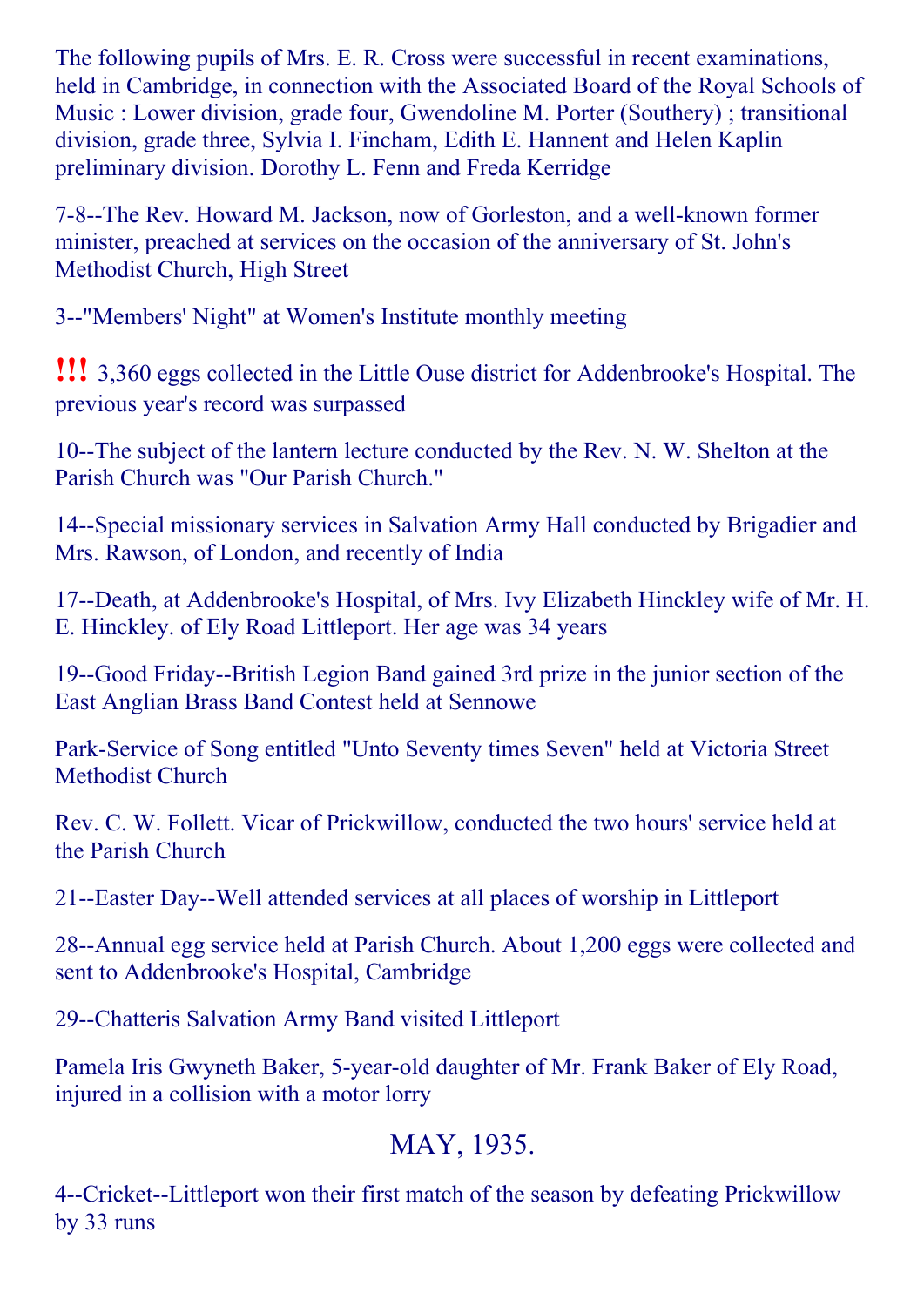5--The special preacher at the service for men held in the Parish Church was the Bishop of Ely (Dr. B. O. F. Heywood)

6--Silver Jubilee of the accession to the throne of Their Majesties, King George V. and Queen Mary celebrated in Littleport and throughout the British Empire

6--Elsie Joan Hare, aged 12, daughter of Mrs. Hare, of Camping Close knocked down by a cyclist and severely injured. She was conveyed to Addenbrooke's Hospital

7--Bowls--Littleport defeated Ely City at Ely by 12 woods

8--84 of the oldest inhabitants of Littleport dined at the Grange at the invitation of the Transport and General Workers' Union

Bowls--Littleport defeated by March Conservatives by 1 wood

11--Cricket--Littleport defeated at March by 7 runs

12--Service of thanksgiving to commemorate the 25th year of the reign of King George V. held in Salvation Army Hall

13--Monthly meeting of Women's Institute. Mrs. Feetham reported that 36O eggs had been sent to Addenbrooke's Hospital

15--Bowls--Littleport defeated Southery by 65 woods to 58

17--Capt, and Mrs. Weaver, after a year's work with the local Corps of the Salvation Army, left Littleport to take up duties at Snettisham. Arrival of Capt, and Mrs. Leslie Drumm from Stotfold, Bedfordshire, to take charge of the local Corps of the Salvation Army. Official welcome of Capt, and Mrs. L. Drumm at Salvation Army Hall

18--Cricket--Littleport heavily defeated March L.N.E.R. at March

21--Bowls--Littleport defeated at March. Scores, March 55, Littleport 41

22--Annual Outing of Women's Institute to London

23--Annual meeting of Swimming Club. A balance in hand of  $\text{\pounds}4$  15s. was revealed

24--Empire Day--Littleport Girl Guides and Brownies attended a special service in Ely Cathedral

Sudden death, at Charing Cross Hospital, London, of Mr. George Theodore Halliwell, at the age of 19 years. He was the only remaining son of the Vicar of Little Ouse (Rev. P. Halliwell) and Mrs. Halliwell.

26--Members of the Littleport Branch of the British Legion, together with the Legion Band, attended the Cambs, and Isle of Ely British Legion County Rally, held at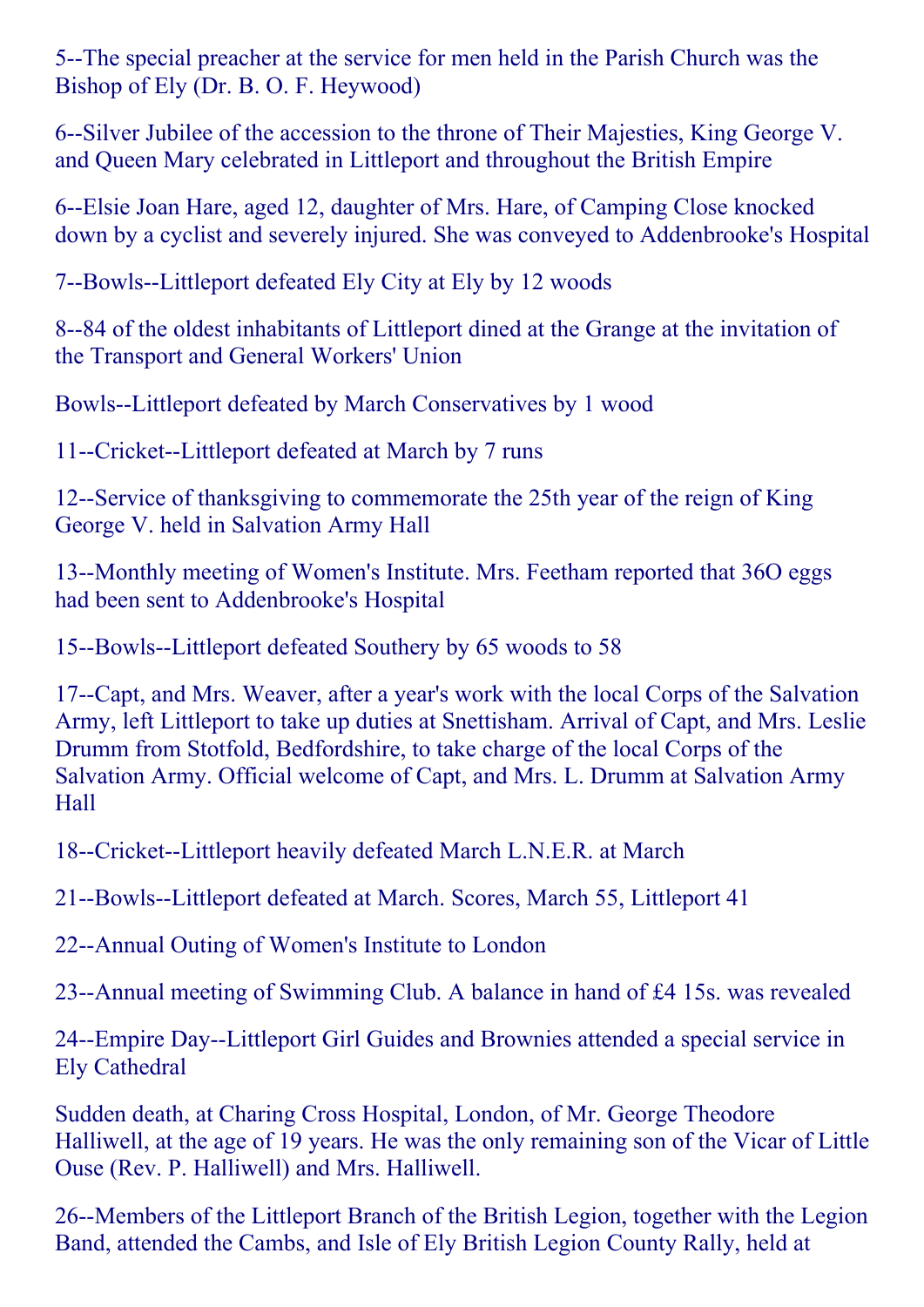### **Chatteris**

Sunday School anniversary services, held in the Methodist Church, Brandon Bank, conducted by Mr. H. E. Kisby, of Little Thetford

29--Littleport Girls' Club Garden Pete opened by the Vicar (Rev. N. W. Shelton)

Bowls--Littleport gained easy victory over Ely St. Audrey

### JUNE, 1935.

1--Marriage at Littleport Parish Church, of Mr. John Charles Rains, B.A., son of the late Mr. and Mrs. W. H. Rains, of Littleport, and Miss Marjorie May Peacock, daughter of Mr. and Mrs. H. P. Peacock, of the Limes, Littleport

Cricket--Littleport defeated Haddenham, at Haddenham, by 31 runs

Bowls--Littleport easily defeated March Conservatives

2--Special services held in Constitutional Hall in celebration of the anniversary of the Victoria Street Methodist Church Sunday School

8--Bowls--Littleport defeated at Chesterton by 7 woods

Cricket--Littleport defeated March L.N.E.R. at Highfield

9--Preacher throughout the day at the Parish Church was the Rev. H. McD. Wilson, of Rangoon

12--Thirty candidates from Littleport and other parishes confirmed by the Bishop of Ely (Dr. B. 0. F. Heywood) in the Parish Church"

Bowls-- Littleport defeated Ely St. Audrey, at Ely, by 14 woods

13--Death, at Billinghay, of Miss Peggy Benton, a former resident of Littleport. She was 18 years of age

15--Cricket--Littleport defeated Little Downham by 87 runs to 51

16--British Legion Band gave an open-air concert in the grounds of the Transport and General Workers' Union Convalescent Home

17--Monthly meeting of Women's Institute. Certificates won at the Produce Exhibition, held recently at Ely, were presented to Mrs. H. Crabb, Mrs. P. Crabb and Mrs. D. Newton

18--Meeting of subscribers of local Jubilee Fund to decide how to dispose of a surplus of £30. Donations were made to King George's Jubilee Trust, the Boy Scouts and Girl Guides and the Swimming Club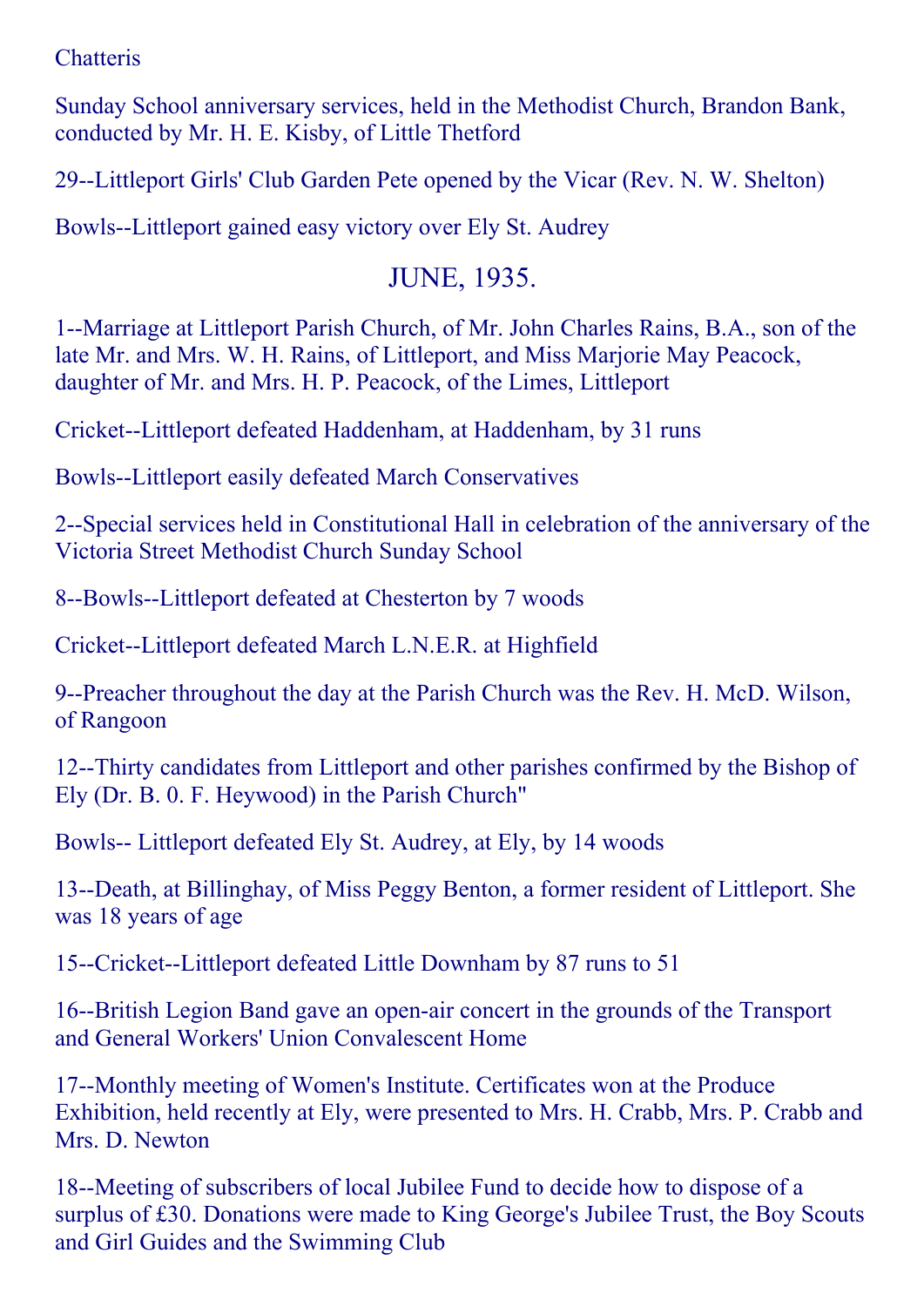19--In spite of wet weather, the Garden Fete at St. Matthew's, for Church Funds, yielded over £65

20--Annual outing of Mothers' Union. They visited Sandringham and Cromer

21--Annual meeting of Town Football Club revealed a balance in hand of  $£25$ 

22--Cricket--Littleport again defeated Little Downham

!!! H.M. the Queen passed through Littleport Station on her way to Sandringham

24--As a parting gift, and to mark the occasion of her forthcoming marriage, members of "Imps" Tennis Club presented Miss M. Gilbert with a set of saucepans and cake stand

25--Annual outing of scholars of Black Horse Drove Sunday School. About 184 parents and scholars visited Hunstanton

26--St John's Methodist Church Garden Fete held in the grounds of Mr. and Mrs. J. H. Adams. There was a record attendance

29--Cricket at Highfield. Littleport defeated Stoke Ferry by 15 runs

Bowls--Littleport beaten by Chesterton. Scores-Chesterton 118, Littleport 86

Annual American tournament of Young Liberals' Tennis Club won by Mrs Simpson and Mr. A. S. Harlock

Annual outing of Gospel Hall Sunday School to Hunstanton

30--Services at St. John's Methodist Church conducted by the Rev Reginald Barrow, a native of Littleport

# JULY, 1935.

2--It was announced at the Infant Welfare Centre that Nurse Lawrence, who had been in charge of the centre for 7 years had been compelled to resign her position as County Health Visitor owing to continued illness

**!!!** 8--A motor lorry, in swerving to avoid a shieing horse, crashed into Mr. M. Murfitt's house at 57, Wisbech Road. No one was hurt

Marriage, at St. Matthew's Church, of Mr. J. W. Curtis, of Whittlesey, and Miss Mary Elizabeth Gilbert, daughter of Mr. and Mrs. Wm Gilbert, of Red Barns Farm, Littleport

6--Cricket-Littleport gained easy victory over Black Horse Drove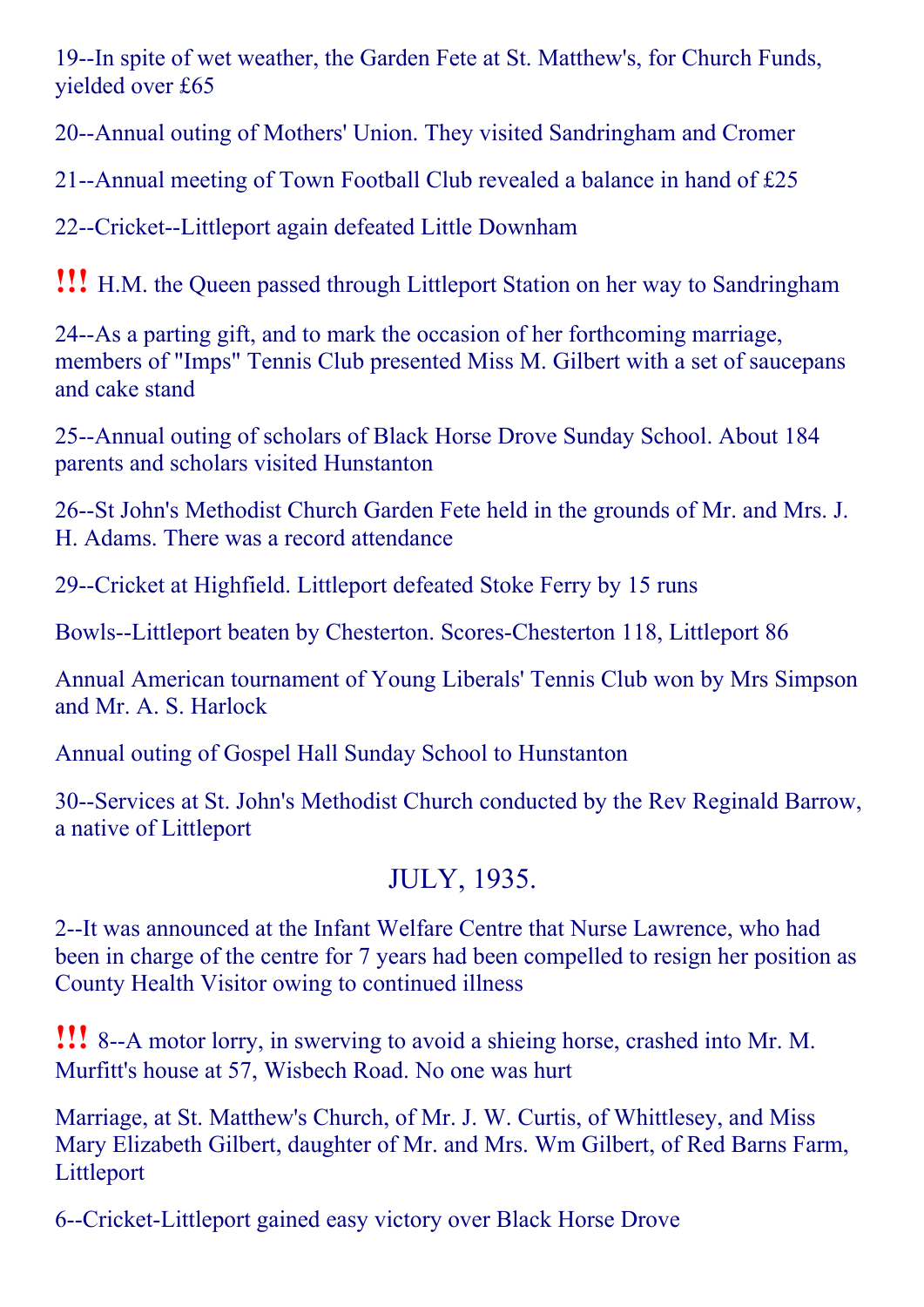7--Founder's Day at Salvation Army Hall. Major Linnington, of Norwich, conducted all meetings

125th anniversary of St. John's Methodist Sunday School

8--Monthly meeting of Women's Institute took the form of an open-air whist drive. It was held in the garden of Mr. and Mrs. F. Morton

9--Mrs. H. Percy Peacock entertained about 60 members of Littleport Mothers' Union to tea in the gardens of the "Limes"

10--Bowls--Littleport defeated by Chatteris by 3 woods

11--Meeting of Amalgamated Friendly Societies' Charities Committee. It was decided that nobody under 16 years of age should be allowed to have collection boxes on Parade Sunday

Death, at Addenbrooke's Hospital, of Miss Phyllis Fyson, of 105, Victoria Street, at the age of 29 years. She was the youngest daughter of Mr. Wm. Fyson and the late Mrs. Fyson

13--Cricket--Littleport recorded yet another victory by defeating Chatteris 2nd XI. by 5 runs

Annual outing of the Snipe and Partridge outing club. Twenty-nine members enjoyed a trip to Southend

14--Annual flower service at Parish Church

17--Annual outing to Hunstanton of amalgamated Sunday Schools

18--Miss Joyce Evelyn Bell, of 5, The Crescent, received slight injuries as a result of being involved in an accident with a car in Main Street. Her bicycle was badly damaged

20--Cricket at Highfield--March Town 2nd XI. again defeated Littleport

Bowls--Littleport lost at home to Histon by 3 woods

21--Record church parade staged at Littleport. The proceeds of the day totalled nearly £34

**!!!** 23--Meeting of Parish Council. It was decided to modernise the town's fire engine

24--Bowls--Littleport severely defeated by Haddenham

25-Swimming Club's annual water sports favoured with fine weather and one of the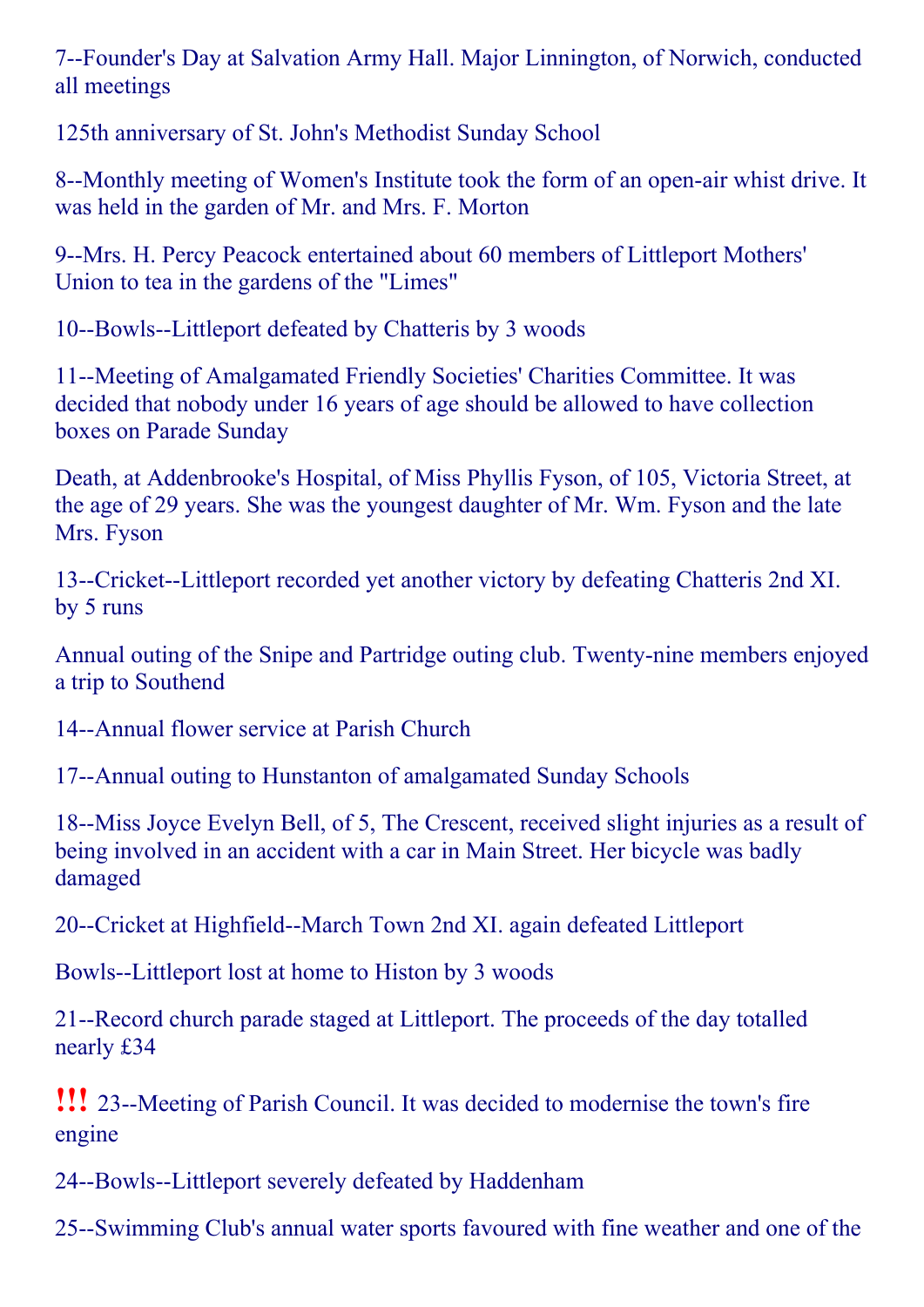biggest entries on record

26--Mr. Wm. Goy, cashier at the Bourne branch of Messrs. Lloyds Bank, Ltd., appointed as manager of the Littleport branch

28--52nd annual show of the Littleport Horticultural and Foal Show Society. The enforced absence, through illness, of the esteemed secretary, Mr. J. S. Fendick, was the only disappointment

31--Annual visit to the Town Schools of Mr. Harry Willett, of New Molden, Surrey, who is a native of Littleport. He presented gifts to the following scholars who had done the best work during the past year: Margaret Butcher, Keith Youngs, Hilda Pearson, Leslie George Butcher

### AUGUST, 1935.

3--Cricket--Littleport defeated by Haddenham. This was their third defeat of the season

4--Special preacher at the Parish Church was the Rev. T. C. L. Vincent, a Littleport Man who has spent several years in missionary service in Uganda

Visit to the local Corps of the Salvation Army, of Capt. Howard, of Newcastle

7--Bowls--Littleport defeated Ely Conservatives.

10--Cricket--Littleport defeated Stoke Ferry in their last match of the season by 5 runs

Flag day collection in Littleport on behalf of the Isle of Ely Society for the Blind realised £13

11--Thanksgiving service, held in St. Matthew's Church, to commemorate the completion of 50 years in the Ministry of the Rev. F. D'Ynza Brace. The special preacher was the Lord Bishop of Ely (Dr. B. O. F. Heywood)

13--Bowls--Littleport again defeated Ely Conservatives

**!!!** 19--Talking picture van in support of the national Government visited the town

Cricket--Married v. single--Bachelors heavily defeated

20--Inter-club swimming match at Littleport--Littleport v. March. Although defeated in the polo match Littleport ran out easy winners

21--Bowls--A team of Littleport bowlers, comprising Messrs. W. Hawes, F. Pilkington. P. Morton and H. Barlow, defeated in the second round of the "News Chronicle" all-England club rink championship. The game was played at Kettering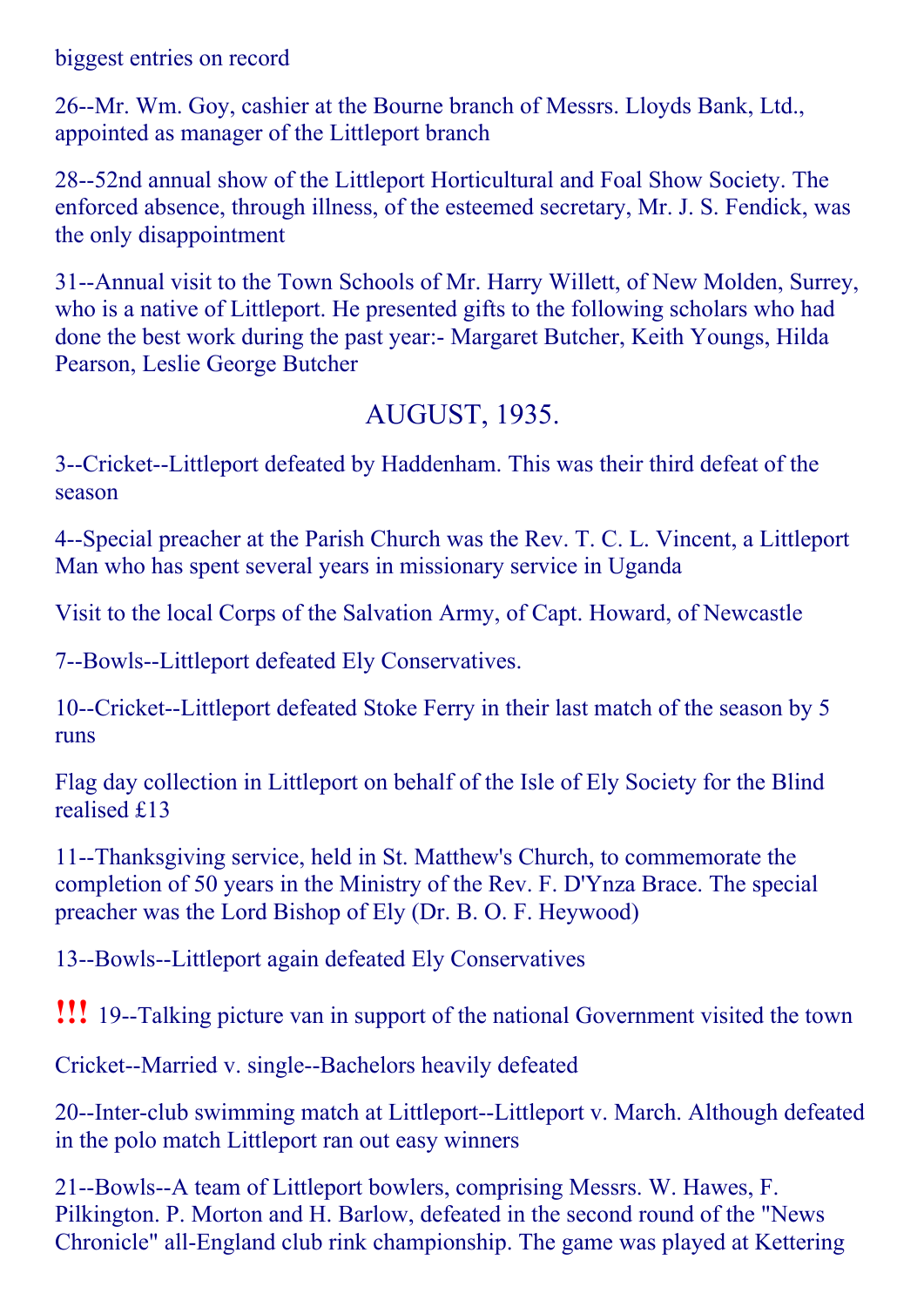25--Meetings in the Salvation Army Hall conducted by Capt. A. Harding, of the Ely Corps

28--Swimming--Littleport v. March, at March. Littleport won both races but lost the polo match

29--Mr. W. Cross, of Littleport, won a 50 yards handicap race at a swimming gala, held at the Green Plunge pool, Royston

31--1st Littleport Troop of Boy Scouts left for East Runcton for their summer camp

!!! Mr. F. J. Bell, grew onions of the Tripoli variety measuring up to <sup>17</sup> 1/2 inches in girth

### SEPTEMBER, 1935.

1--Littleport Angling Club's annual match for the Wood-Barrett Cup won by Mr. R. Pratt, of Kings Lynn

Major Nicholson, of Divisional Headquarters, Norwich, conducted meetings held at the Salvation Army Hall

Eight members of the Hereward Lodge of the Independent Order of Oddfellows attended evensong at Doddington Parish Church. 21 other were represented

3--Final of the John Hill Tennis Cup, open to "Imps" of the Isle of Ely, played at March. The Littleport branch, represented by Mr. Leaberry and Miss Dade, was successful

4--Cricket--Local butchers defeated a team representing the Transport and General Workers' Union Convalescent Home. N. Wilson secured his 100th wicket for the season

Juvenile water sports held at the Swimming Club's bath

5--Harvest thanksgiving services held at St. Crispin's Mission Room

8--Death, at his residence, Wallington Hall, near Downham Market, of Alderman James Little Luddington, J.P., at the age of 83 years. A native of Littleport, and a former resident, he was for many years Vicar's warden at the Parish Church. He was the eldest son of the late Mr. and Mrs. James Luddington

Harvest thanksgiving' services held at St. John's Methodist Church. The Rev. J. R. Davies, of Sutton, was the special preacher

11--Freda Crabb and Master R. Murfitt won special prizes given by Mr. W. T. Hiblin and Mr. J. S. Fendick, at juvenile swimming sports held in the Littleport Bath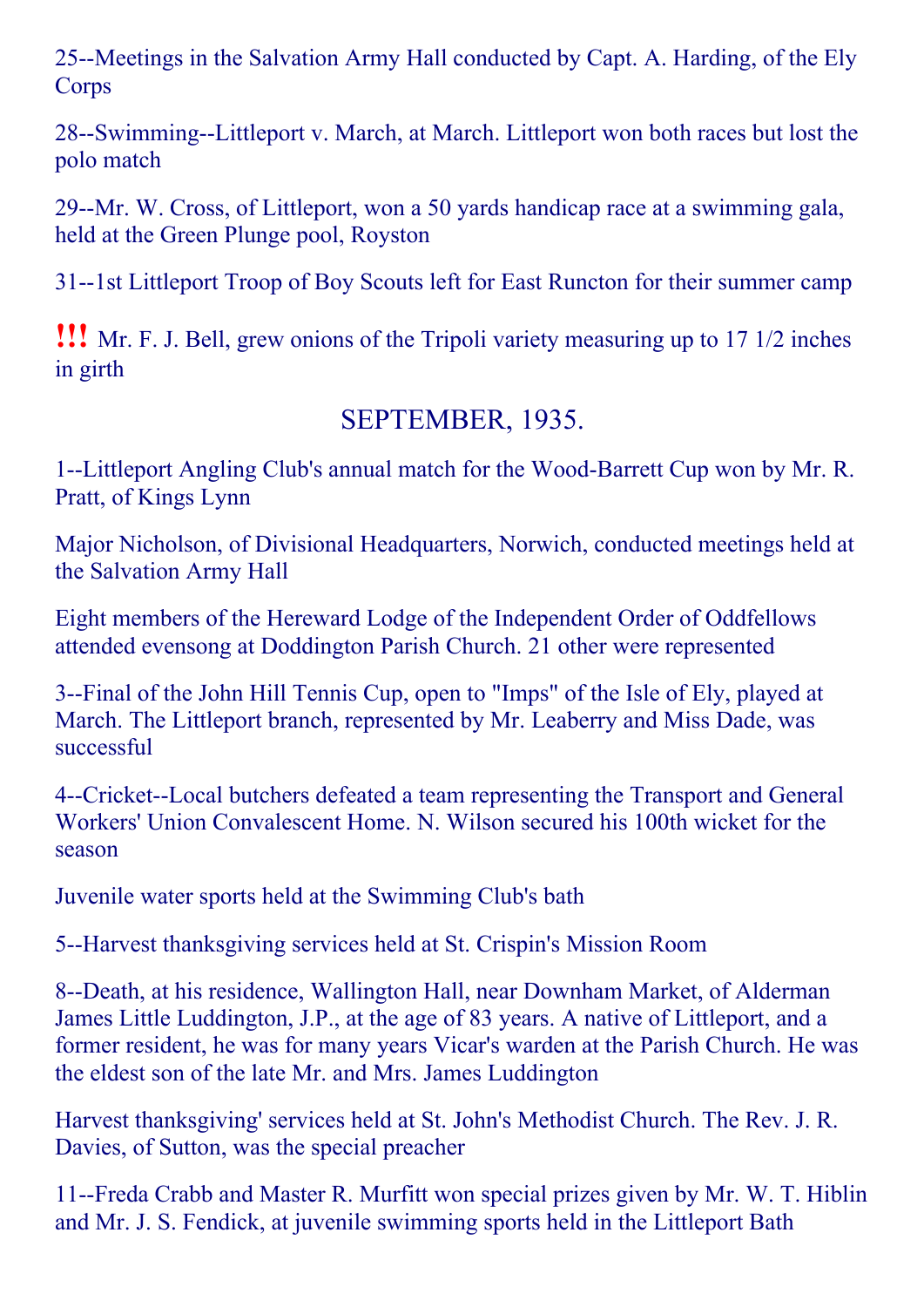15--Harvest festival held at St. Mary the Virgin, Dairy Houses. The special preacher was the Rev. V. H. E. Ritson, Vicar of Stuntney

Harvest festival services held at Victoria Street Methodist Church

**!!!** 16--Women's Institute monthly meeting. Mr. Scott addressed a large gathering on the uses of baking powder

**!!!** 18--Mrs. F. V. Kaplin, of Granby Street, involved in an accident at Chettisham railway crossing. She was slightly cut by glass from a broken windscreen

Harvest festival services commenced at Parish Church. The special preacher was the Rev. R. N. Shelton, Vicar of Gawthorpe, Yorks.

26--Harvest festival services held at St. Matthew's Church. The preacher was the Rev. E. C. Essex, Vicar of Great St. Mary's, Cambridge

28--Death, at the Evelyn Nursing Home, Cambridge, of Mrs. Maud Gillett Morton, wife of Mr. J. T. Morton, of Westlands, Littleport. She was 50 years of age

29--Sudden death of Mr. George Bonnett Seeker, of Shippea Hill Farm, Prickwillow, at the age of 54 years. Born in Littleport parish, Mr. Seeker was a member of the Parish Church choir for many years and occupied the post of verger for 8 years. He left Littleport in October.

1917 Salvation Army Young People's harvest festival celebrations held in Army Hall. The services were conducted by Brigadier and Mrs. Newton, of Norwich

## OCTOBER, 1935.

3--Bowls-Greene King Challenge Cup won by Mr. L. Pope on the Hempfield Rinks. He defeated Mr. W. H. Eastwood in the final

4--Harvest festival services held at St. John's Church, Little Ouse. The Vicar (Rev. F. Halliwell) conducted all services

5--22 members of the "Snipe" Outing Club visited Nottingham Goose Fair

5--Marriage, at St. Andrew's Church, Soham, of Mr. Thomas William Murfitt, son of Mr. and Mrs. J. T. Murfitt, of Hempfield Place and Miss Vera Irene Doris Johnson, of Soham

6--Memorial service to the late Mrs. J. T. Morton held in St. Matthew's Church

Death, at Addenbrooke's Hospital, of Miss Amy Edith Rheiulander, at the age of 47 years. Miss Rheinlander spent her entire 25 years' career at the Town Boys' School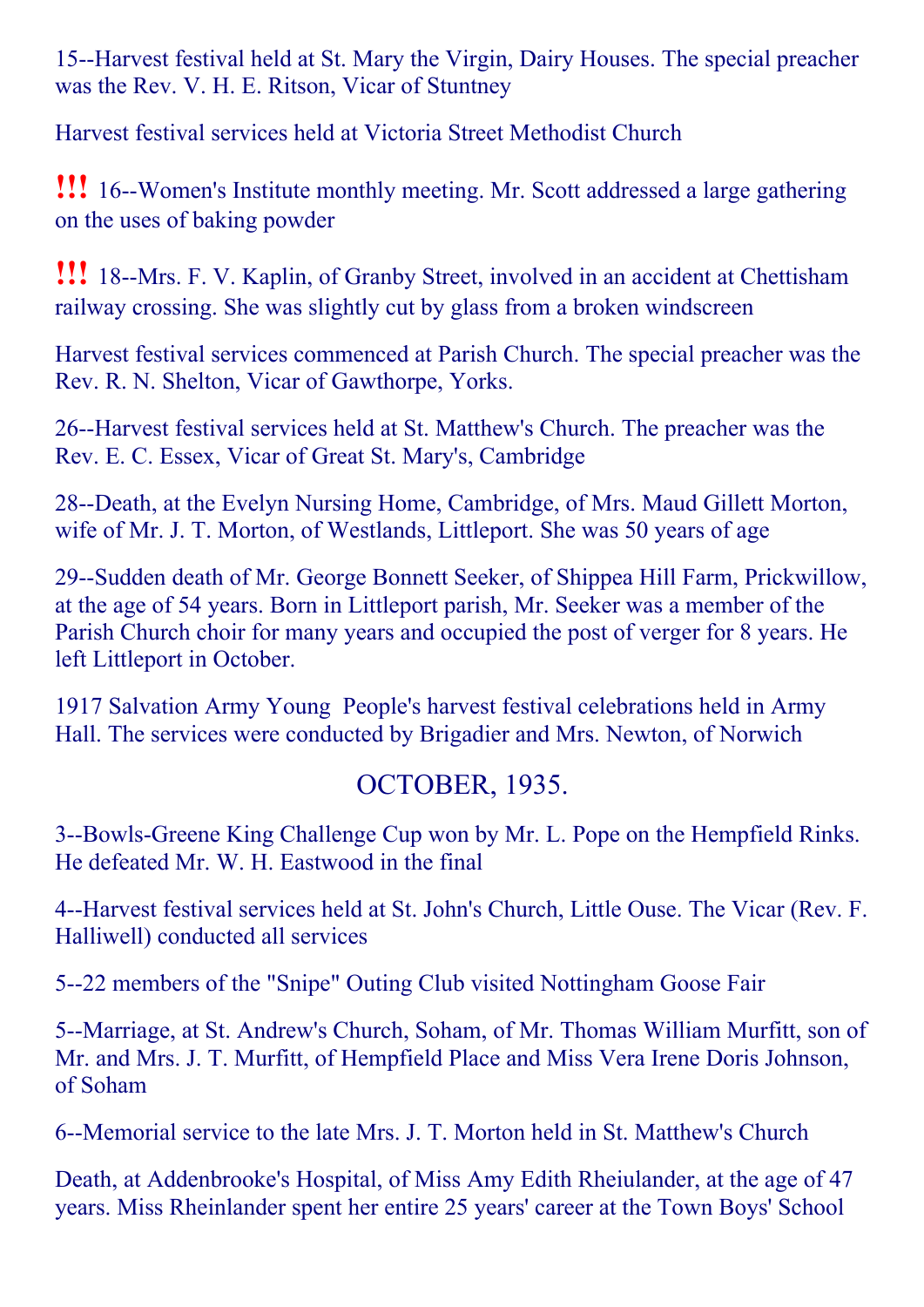7--Mothers' Union monthly meeting. Mrs. Claud Welchman, of Kitscoty, Alberta, and daughter of the Rev. N. W. Shelton, spoke on the work of the Church in Canada

**!!!** 11--Demonstration of clean milk production held at Upton Farm, Littleport, by kind permission of Messrs. Martin Bros. It was arranged by the Isle of Ely Education **Committee** 

12--British Legion Band jumble sale realised £28 3s.

About 10 scholars of Town Boys' School visited London Zoo

14--Monthly meeting of Women's Institute preceded by a jumble and produce sale

18--Annual meeting of Littleport Alexandra Institute. A presentation was made to the retiring treasurer, Mrs. F. Morton

Mrs. Elizabeth Mott, of Shepherd's Drove, involved in a collision with a motor car. She received injuries to her right arm and shoulder

19--Two local boys played for the Isle of Ely Schools' XI against Harwich and Parkeston boys in the English Schools' Football Shield competition. They were R. Easey and E. W. Simpson

20--Canon T J. Kirkland, Headmaster of Ely King's School, preached at St. Matthew's Church .

21--Members of the Little Ouse and Brandon Bank Cricket Club made a presentation to one of their colleagues, Mr. G. Hensby, on the occasion of his marriage to Miss N. Bell

!!! First of <sup>a</sup> series of five lectures given by Mr. W. <sup>P</sup> Baker M. <sup>A</sup> of Jesus College, Cambridge, held at the Alexandra Girls Club. The lecturer's subject was "The Littleport Riots." He made reference to the days when the people of Littleport were "more rude and uncivilised than in any other district"

22--Members of St. Matthew's Mothers' Union held a meeting and tea in the Institute. Mrs. Brace presided.

23--Death of Mr. Arthur Henry Carter, of Holley House Farm, Magdalen. Mr. Carter farmed extensively in the Littleport district for many years, retiring in 1930

Death, at Southsea, at the age of 77 years, of Miss Mary Flanders. She was a native of Littleport

27--Rev. N. W. Shelton, Vicar of Littleport, preached a special sermon at Ely Cathedra1. The greater part of his address was devoted to the work and growth of the Police Court Mission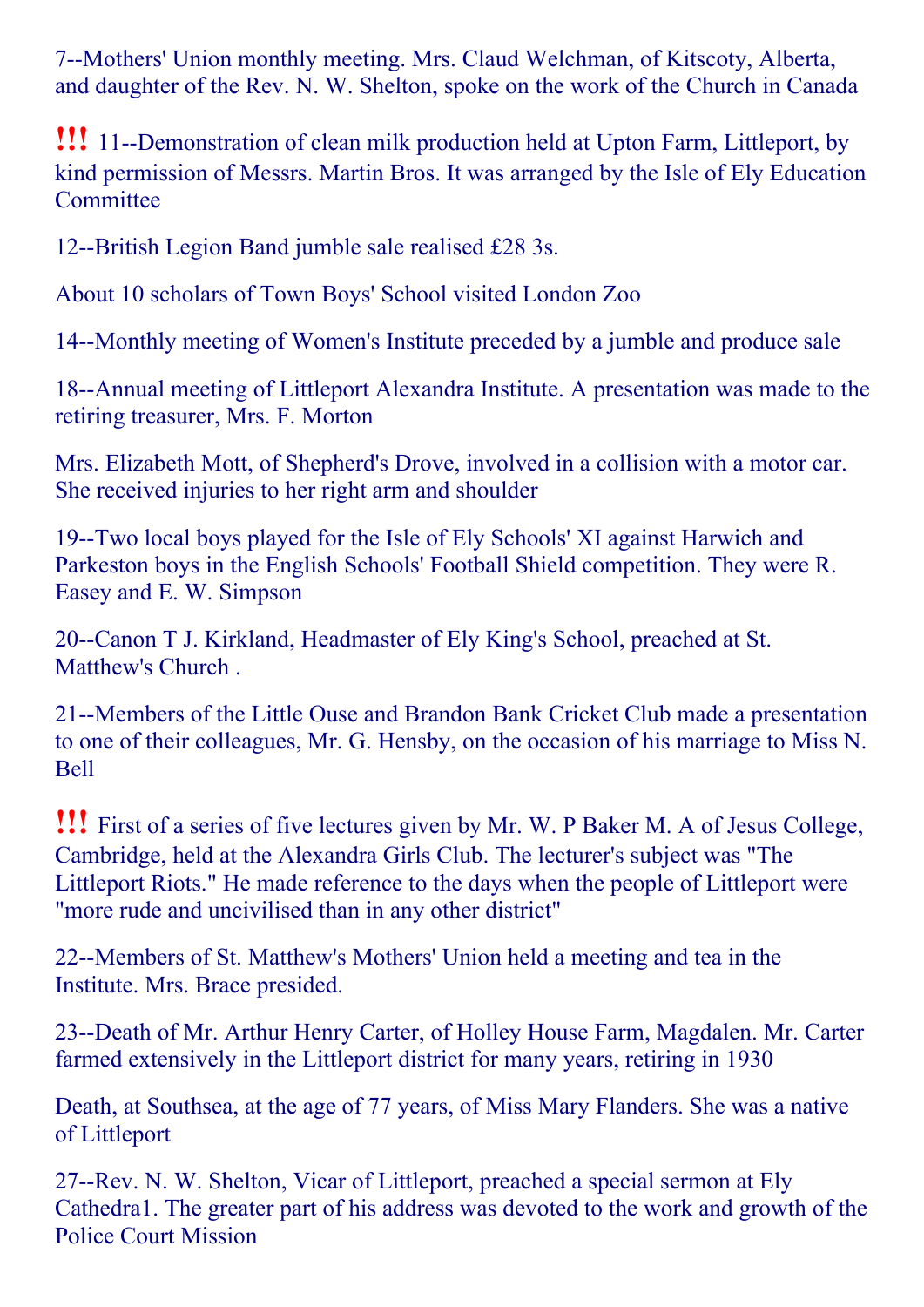28--Annual meeting of Overseas Mission held in Victoria Street Methodist Church. The Rev. N. Boocock, formerly a missionary in Nigeria, preached

29--Presentation made to Miss Lawrence, by mothers who attended the local Infant Welfare Centre, in recognition of her eight years' service as health Visitor of Littleport and Infant Welfare Nurse.

31--Recent house-to-house collection in Littleport on behalf of Dr. Barnardo's Homes yielded £16 6s 1d. The collection, which was organised by Miss S. M. Martin, was the best since 1921

### NOVEMBER, 1935.

1--Third annual dinner of Common Acre Cricket Club. Two presentations were made. One to Mr. Jack Stubbings, to commemorate his taking 109 wickets in the 1935 season, and the other to Mr. Horace Kerridge, the President of the Club

Miss Mary A. Barber, of City Road, Littleport, presented with a cheque for £100 by Messrs. Hope Bros., Ltd., to mark her retirement after nearly 53 years' service at their Littleport factory. An oak bookcase was also presented to her by her fellow workers

5--Members of St. Matthew's Mothers' Union entertained the fathers to tea

Mrs. M. Meacham the new County Health Visitor, paid Her first visit as Superintendent of the local Infant Welfare Centre, to the weekly meeting of the **Centre** 

!!! <sup>A</sup> gourd, grown by Mr. J. Cole, of Littleport, weighed 2st. <sup>11</sup> 1/2lbs., and measured 52 inches in circumference

Rev. P. Halliwell, Vicar of Little Ouse, appointed as Rector of Broughton with King's Ripton, Hunts.

9--Sale of Flanders' Poppies in Littleport realised nearly £71

10--Armistice Sunday--The Rector of Orwell, Rev. Arnold White, addressed huge congregation at the Parish Church. The service was preceded by a parade of some fifty ex-service men

Rev. F. D'Ynza Brace conducted special Armistice Service at St. Matthew's Church

11--Armistice Day observed in Littleport

14--General Election-Mr. James A. de Rothschild, retained his seat as Liberal Member for the Isle. Hie majority was 699